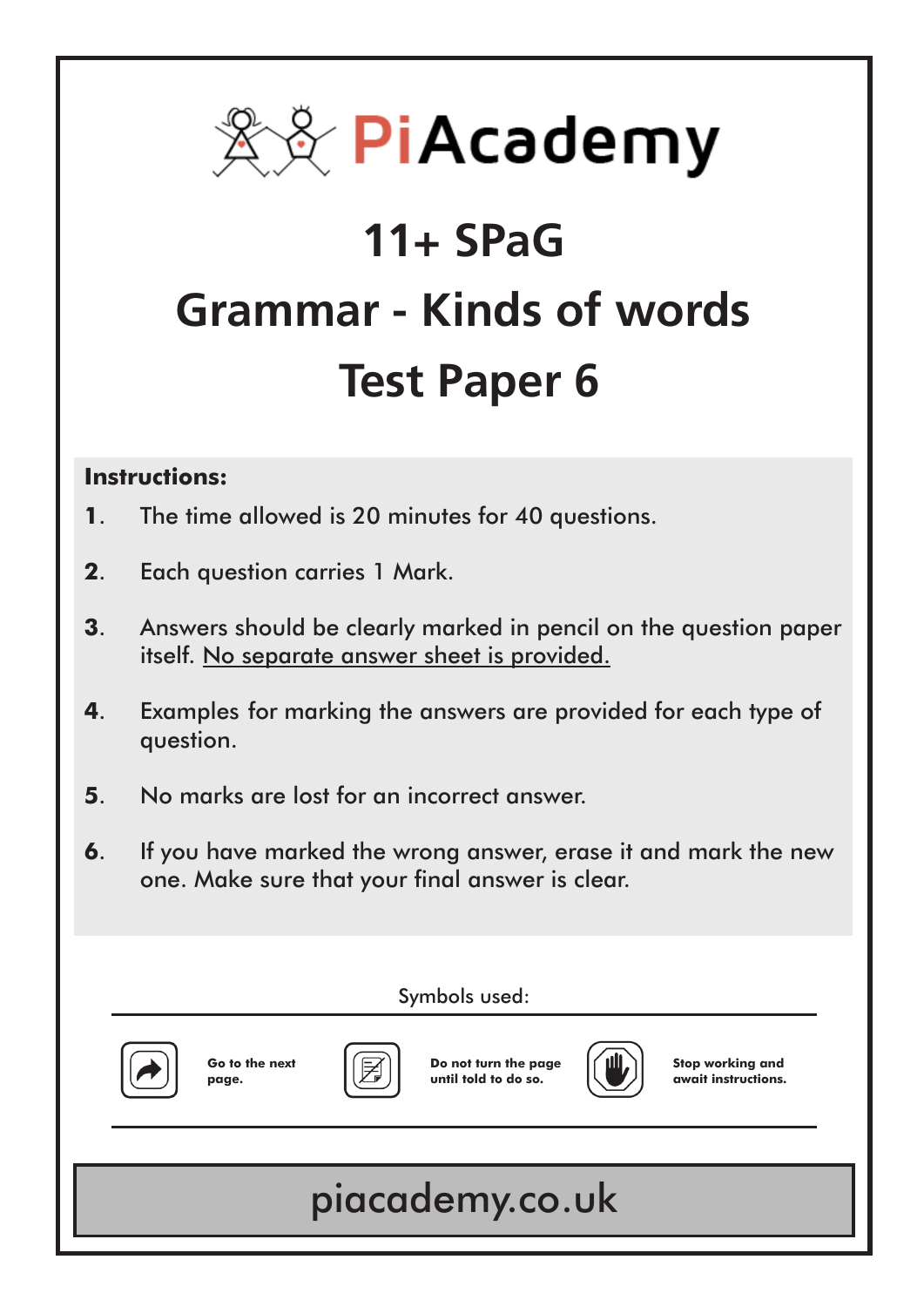

#### **SECTION A**

**Please choose the correct answer from the options given. There is only one correct answer for each question.**

#### **Which of the following is a correct definition of a conjunction? 1**

- A conjunction is used to link an explanation to a point. **A.**
- A conjunction indicates the time at which an event takes place. **B.**
- A conjunction is a word used to connect other words, phrases, or clauses. **C.**
- A conjunction is another word for a subordinate clause. **D.**

**Is the following statement true or false? 2** *A subordinating conjunction is used to link two equal clauses.*

- **True A.**
- False **B.**

#### **Is the following statement true or false? 3** *A coordinating conjunction is used to join two equal parts of a sentence.*

- True **A.**
- False **B.**

#### **Is the following statement true or false? 4** *Correlative conjunctions are always used in pairs.*

- True **A.**
- False **B.**

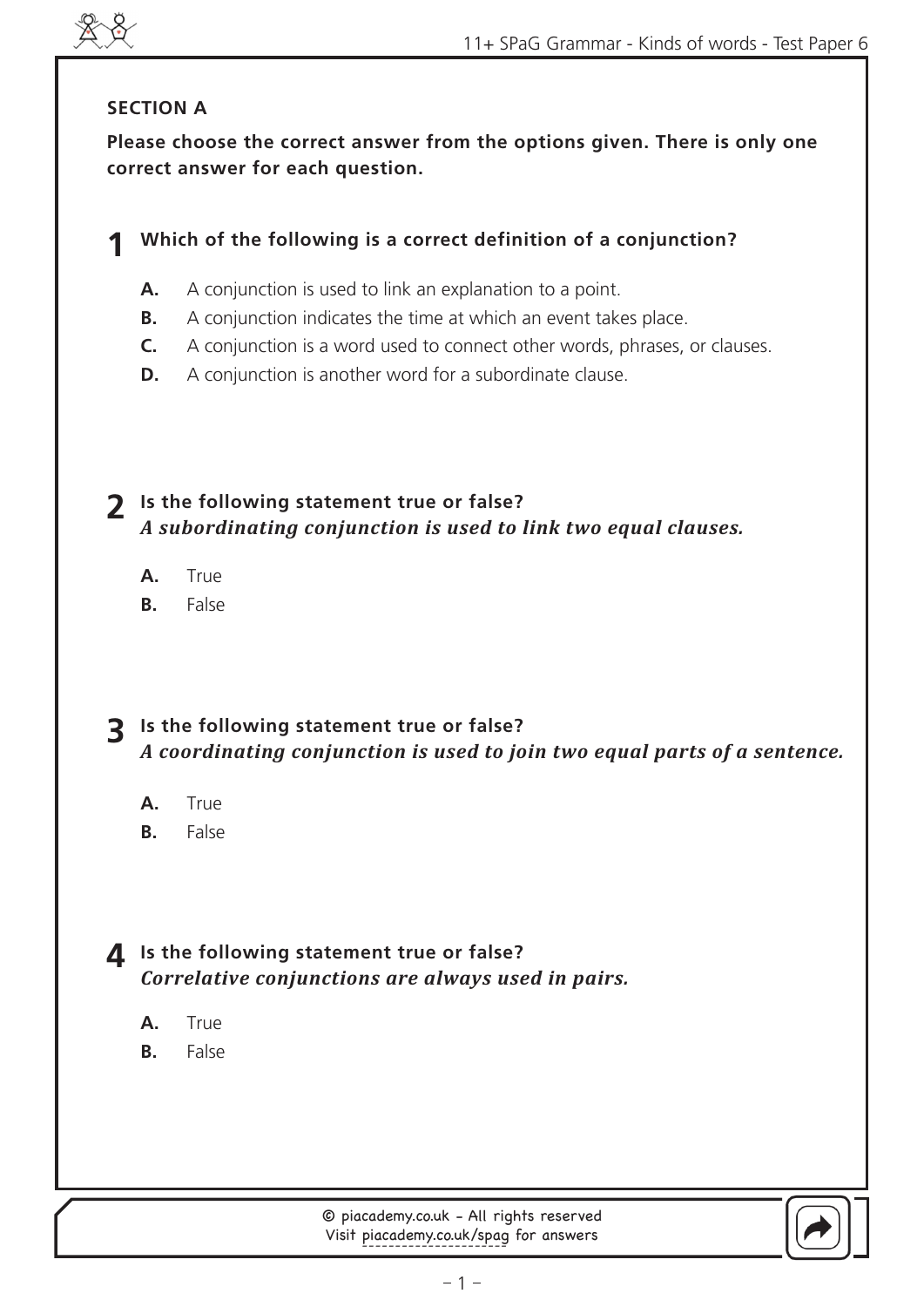

#### **Which of the following sentences does not contain a subordinating 5 conjunction?**

- I can't help you unless you let me. **A.**
- Whilst my brother is very tall, I'm only small. **B.**
- I like to drink lots of water because it is good for you. **C.**
- All of the above contain a subordinating conjunction. **D.**

#### **Is the following statement true or false? 6** *A subordinating conjunction can be at the beginning of a sentence.*

- True **A.**
- False **B.**

#### **Is the following statement true or false?** *A coordinating conjunction is used to link a noun to an adjective.* **7**

- True **A.**
- False **B.**

#### **Which of the following sentences uses a subordinating conjunction? 8**

- She knew she could win, and she was proud of herself. **A.**
- When you cheat, you take the risk of being expelled. **B.**
- For once, Mr Garfield had five minutes of time to himself. **C.**
- The puppy's big, round eyes looked up at her and she couldn't help loving him. **D.**

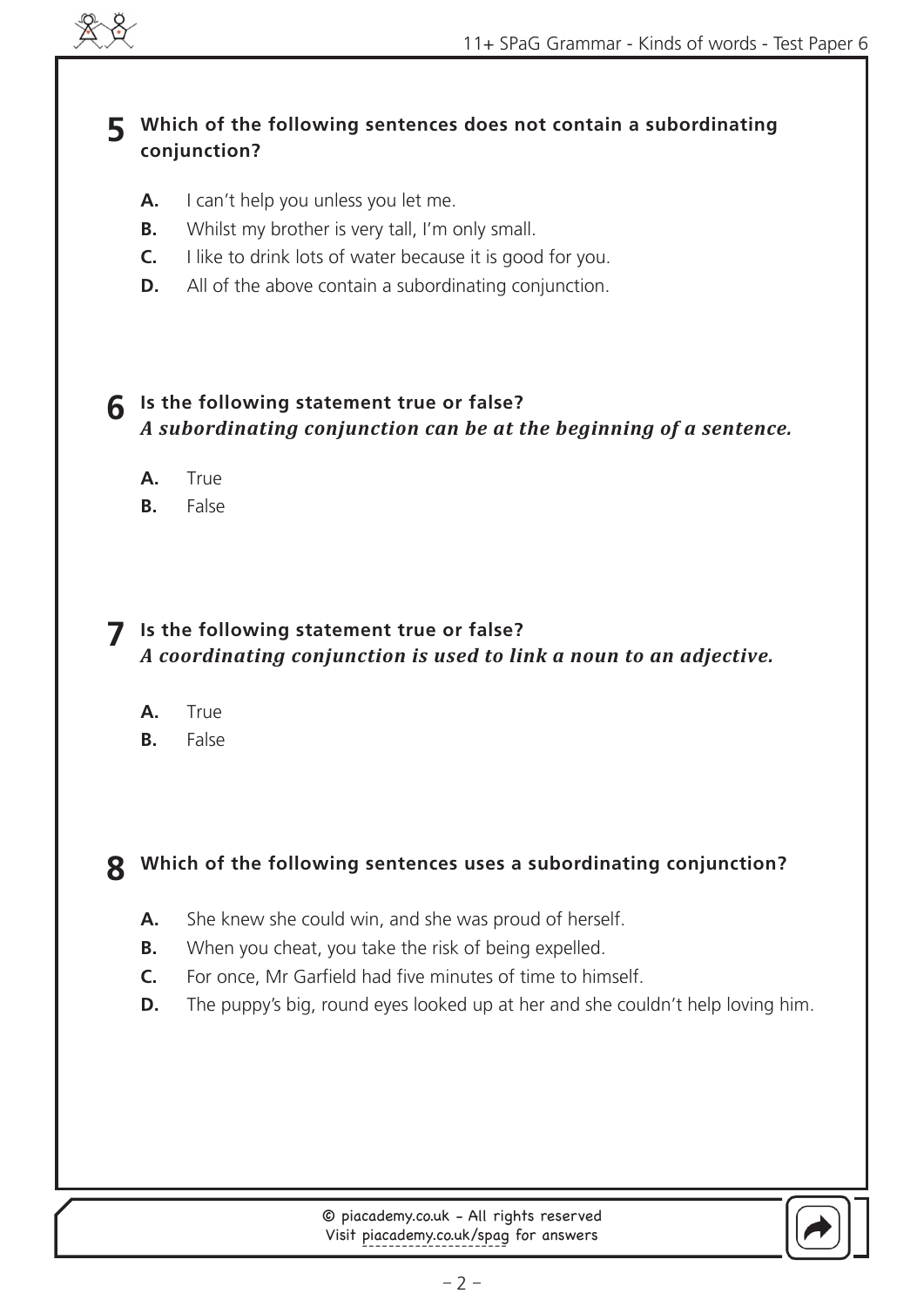#### **SECTION B**

**Please choose the correct answer from the options given. There is only one correct answer for each question.**

**Which type of conjunction is being used in the following sentence? 9 'What's your favourite type of sweet or chocolate?'**

- Coordinating **A.**
- Subordinating **B.**
- Correlative **C.**
- Other **D.**

**How many conjunctions are used in the following sentence? 10 'I always eat pasta when I feel sad, and my Dad always knows to add cheese on top!'**

- $\Omega$ **A.**
- 1 **B.**
- $\overline{2}$ **C.**
- 3 **D.**
- $\Delta$ **E.**

11 Which of the following words is not commonly used as a subordinating **conjunction?**

- After **A.**
- Once **B.**
- Whereas **C.**
- **D.** And
- **Whilst E.**

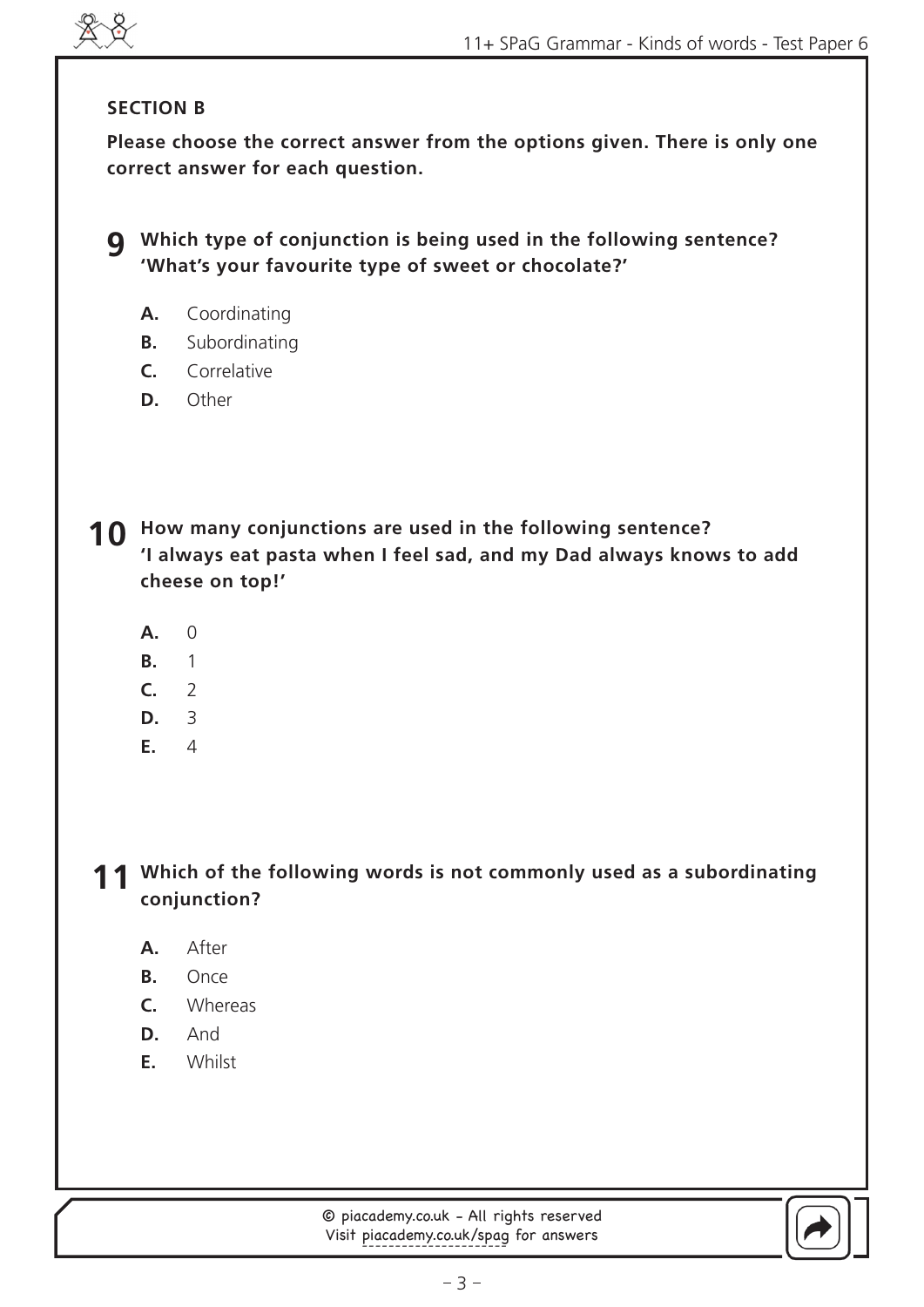**Which word is the coordinating conjunction in the following sentence? 12 'Ellie stood on Katie's doorstep with flowers, yet Katie continued to ignore her.'**

- on **A.**
- with **B.**
- yet **C.**
- to **D.**
- her **E.**

**Which of the following options is not a coordinating conjunction? 13**

- Yet **A.**
- Or **B.**
- But **C.**
- $S_{\Omega}$ **D.**
- Since **E.**

#### **Which of the following sentences does not contain a coordinating 14 conjunction?**

- Mr Davis and Mrs Peacock walked to school together. **A.**
- I didn't feel well but still ate my dinner. **B.**
- Even though I don't like dogs in general, I love my dog. **C.**
- Do you use a fork or a spoon to eat your spaghetti? **D.**

### **Which of the following sentences includes a subordinating conjunction? 15**

- Lara doesn't like brownies, but she loves blondies. **A.**
- Lara doesn't like brownies because they are too rich. **B.**
- Lara likes neither brownies nor blondies. **C.**
- Lara doesn't like brownies, so Meg made blondies especially for her. **D.**

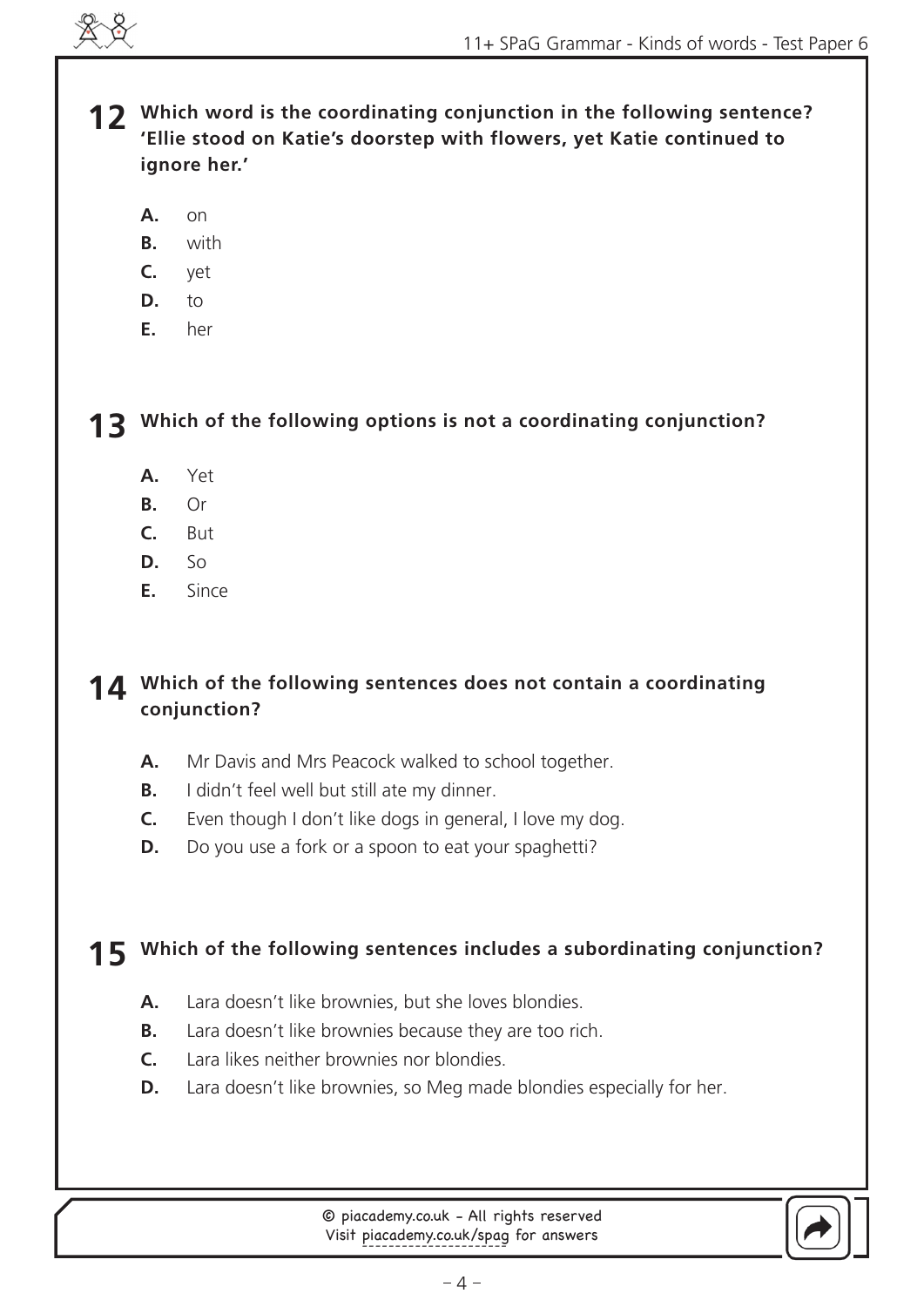

**Which of the following options is not a correct pair of correlative 16 conjunctions?**

- Either/or **A.**
- Neither/nor **B.**
- As/so **C.**
- Either/nor **D.**
- Not/but **E.**

#### **Which type of conjunction is being used in the following sentence? 17 'They took shelter under a tree, and waited for the rain to stop.'**

- Coordinating **A.**
- Subordinating **B.**
- Correlative **C.**
- Other **D.**

#### **Which of the following sentences uses correlative conjunctions? 18**

- The flowers were red with dark green stems. **A.**
- At three o'clock, both Alexis and Jamie have job interviews! **B.**
- A noun is an object and a verb is an action. **C.**
- Whilst puppies are obviously cute, I'd prefer a kitten. **D.**

**Which word is the subordinating conjunction in the following sentence? 19 'Since she'd started working at her dream job, Amelia couldn't wait to get out of bed each day.'**

- Since **A.**
- job **B.**
- Amelia **C.**
- each day **D.**
- each **E.**

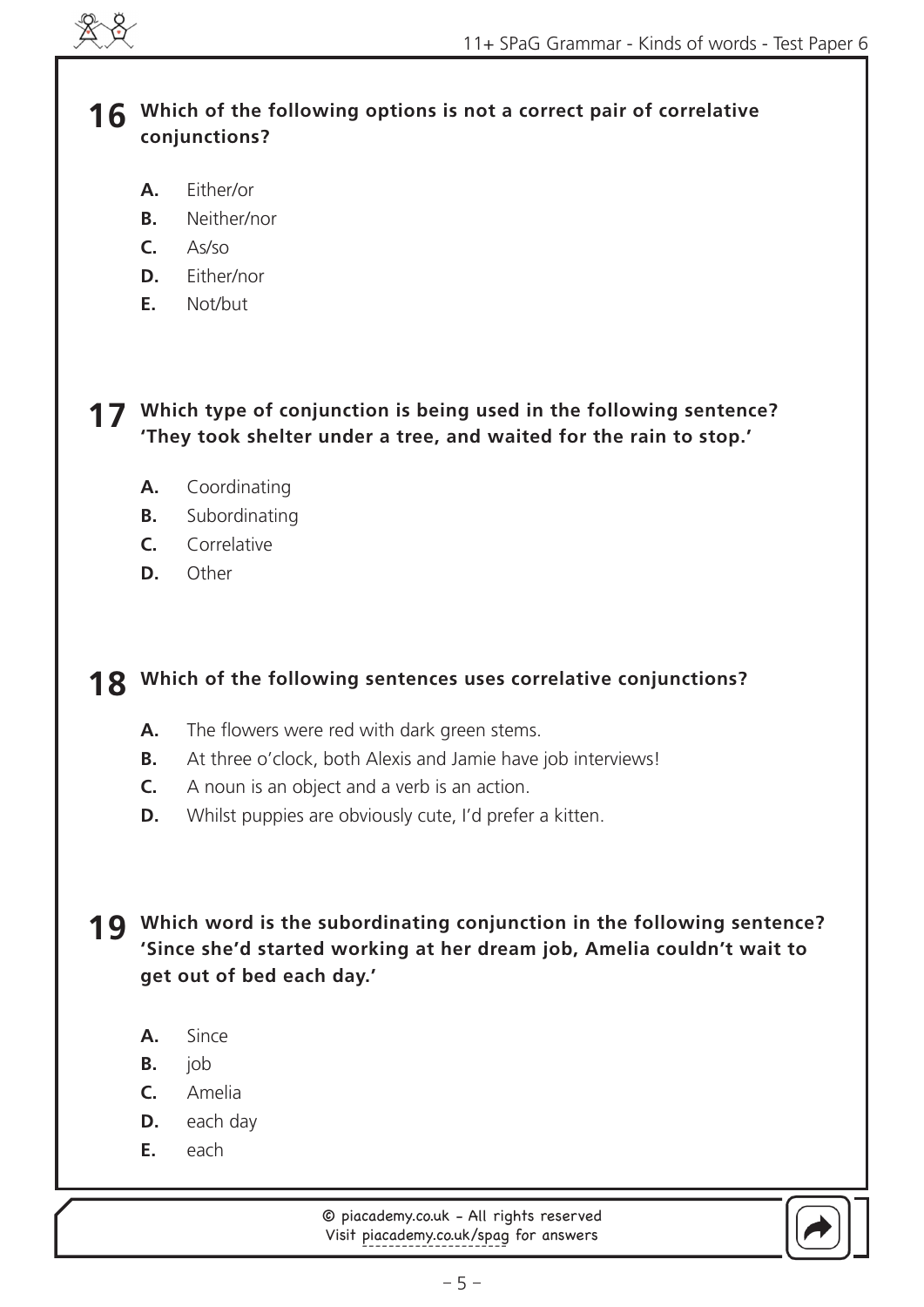**How many conjunctions are used in the following sentence? 20 'After meeting Kate for lunch, Dan had to run back to the office.'** 

- 0 **A.**
- 1 **B.**
- 2 **C.**
- 3 **D.**
- 4 **E.**

**What type of conjunction is used in the following sentence? 21 'Hamish was a very friendly chap and he was very good at his job.'**

- Subordinate **A.**
- Correlative **B.**
- Coordinating **C.**

**Complete the following sentence using the appropriate conjunction: 22 'Which game do you prefer? Chess \_\_\_ draughts?'**

- and **A.**
- or **B.**
- though **C.**
- nor **D.**
- but **E.**

**What type of conjunction is used in the following sentence? 23 'It was cold and rainy on Tuesday.'**

- Correlative **A.**
- Coordinating **B.**
- Subordinating **C.**
- None **D.**

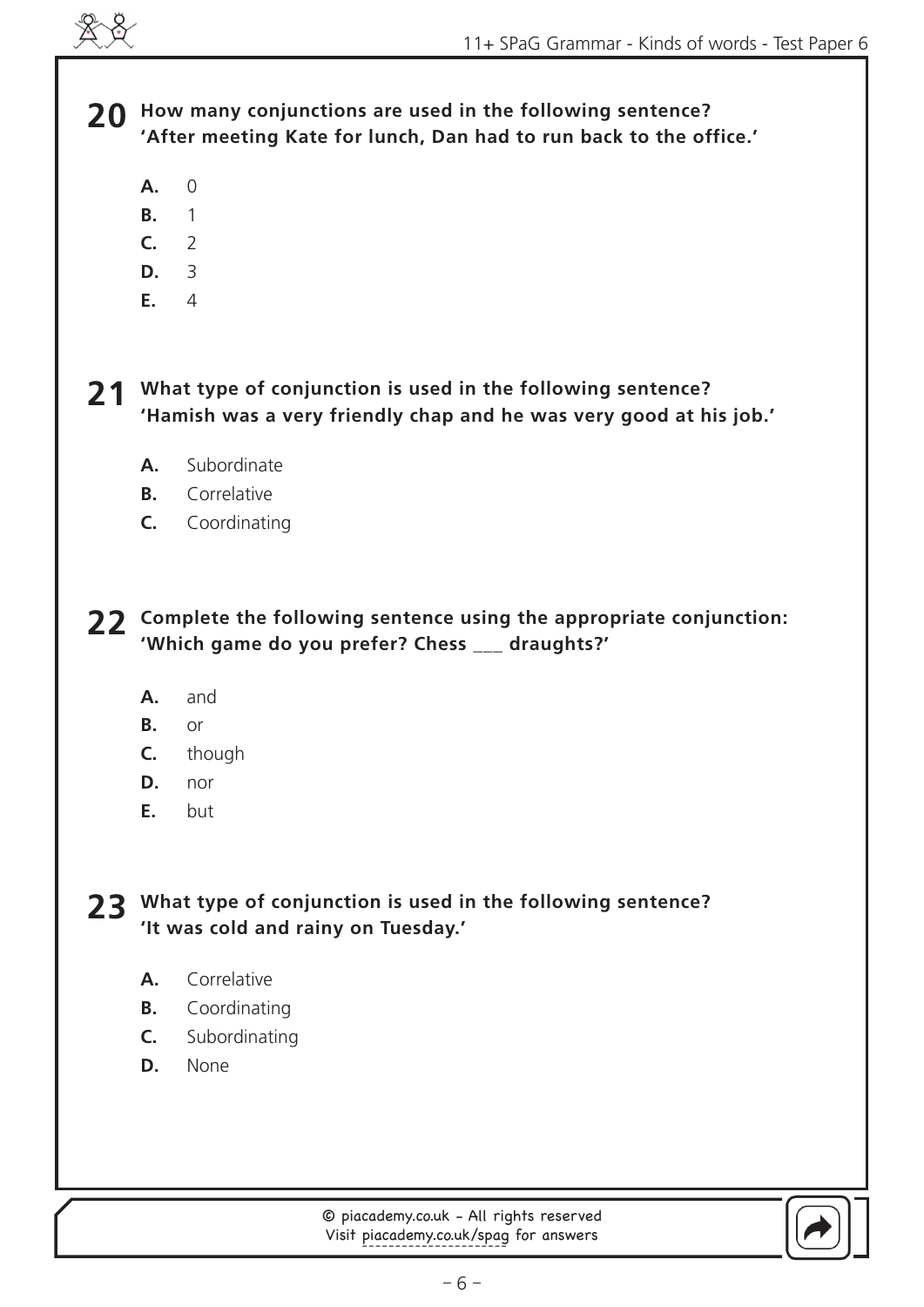24 How many conjunctions are used in the following sentence? **'After six o'clock, the sky turned dark and misty.'**

- $\Omega$ **A.**
- 1 **B.**
- 2 **C.**
- 3 **D.**
- 4 **E.**

**Which of the following words is never a conjunction? 25**

- for **A.**
- so **B.**
- until **C.**
- but **D.**
- All of the above can be used as a conjunction **E.**

**Complete the following sentence using the appropriate conjunction: 26 'On my birthday, I ate too much cake \_\_\_ drank too many sugary drinks!'**

- but **A.**
- nor **B.**
- or **C.**
- and **D.**
- after **E.**

**Complete the following sentence using the most appropriate conjunctions: 27 'I'm not sure what her name was; it was \_\_\_ Mary, \_\_\_ Macy...'**

- neither/nor **A.**
- either/nor **B.**
- neither/or **C.**
- **D.** either/or
- both/and **E.**

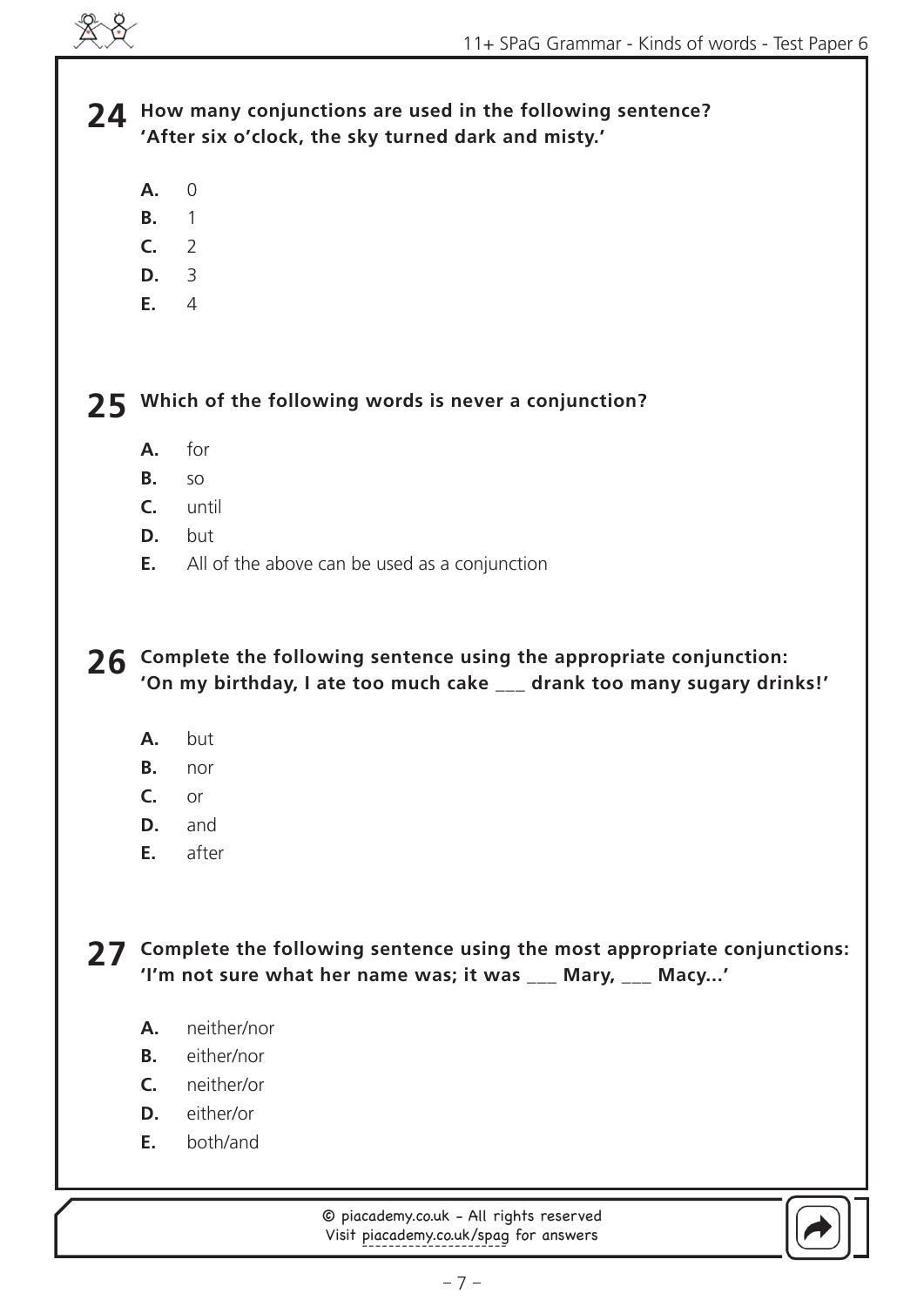#### **What type of conjunction is used in the following sentence? 28 'Since I was young, I've always loved orange-flavoured chocolate.'**

- Subordinating **A.**
- Correlative **B.**
- Coordinating **C.**

# **Which of the following words is a conjunction? 29**

- never **A.**
- many **B.**
- quite **C.**
- seven **D.**
- as **E.**

#### **Which of the following sentences** *does not* **contain a subordinating 30 conjunction?**

- I know Mr Allen's daughter because she went to school with my brother. **A.**
- It's not fair that she won the competition, even if I didn't enter! **B.**
- Neither Kaylee nor Hana had prepared properly for their exam. **C.**
- Although I don't know him personally, I think he is quite a lovely young man. **D.**
- I know my neighbours are quite old, as they've lived next-door to my parents since before I was born! **E.**

#### **Which of the following words is a conjunction? 31**

- hardly **A.**
- yet **B.**
- well **C.**
- some **D.**
- quote **E.**

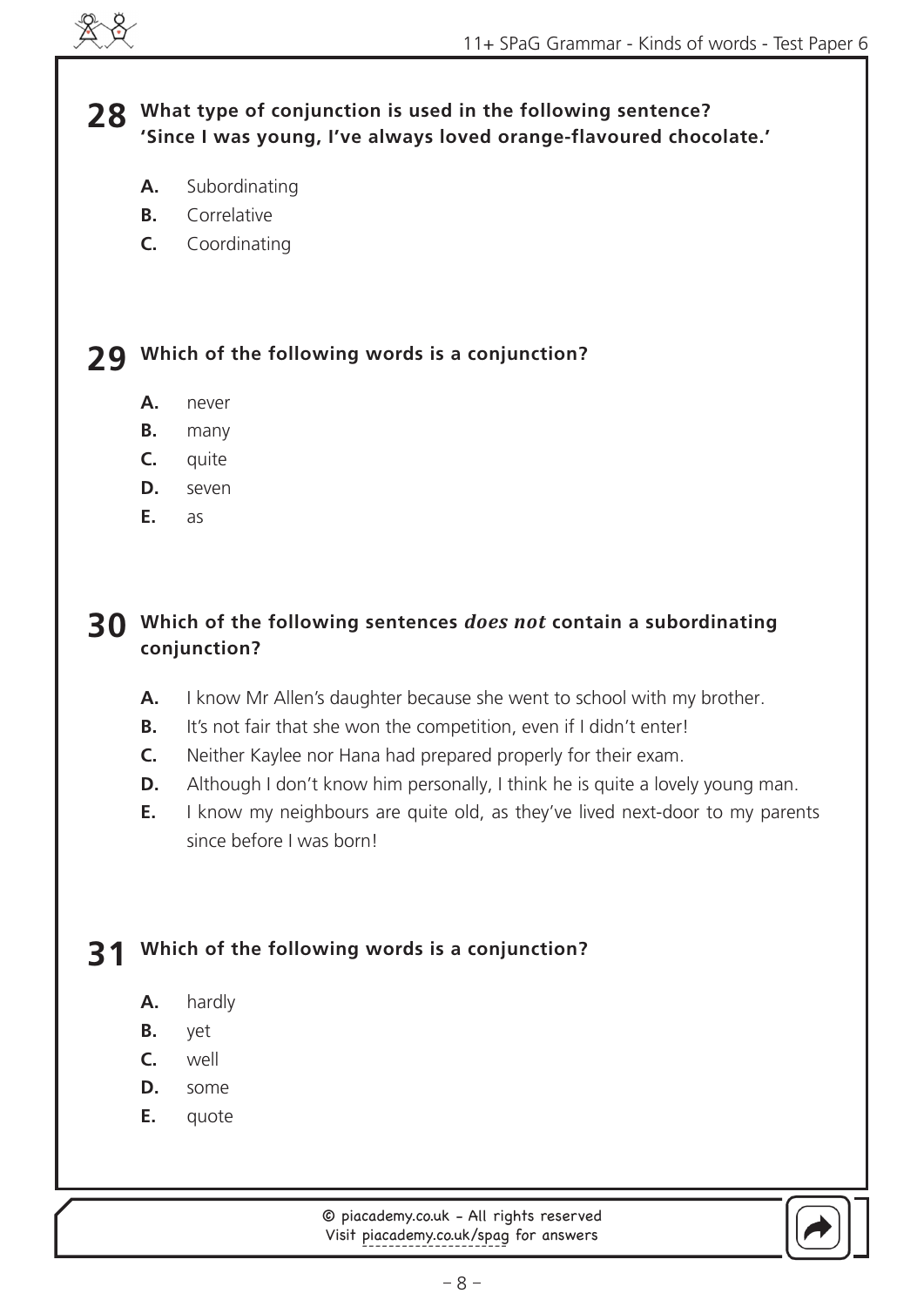# **Which of the following options is not a conjunction? 32**

- nor **A.**
- after **B.**
- although **C.**
- Wednesday **D.**
- so that **E.**

# **Which of the following sentences features a coordinating conjunction? 33**

- He was ready to leave home, like a bird flying the nest. **A.**
- The police said if he was rude again, he would be cautioned. **B.**
- At home, I have to cut down trees for firewood! **C.**
- My favourite food is either pasta or pizza. **D.**
- Curry sauce and chips is a delicacy, and you won't convince me otherwise! **E.**

#### **How many conjunctions are featured in the following sentence? 34 'In my house, Christmas decorations go up on the first of December!'**

- 1 **A.**
- $\overline{2}$ **B.**
- 3 **C.**
- 4 **D.**
- $\Omega$ **E.**

**What type of conjunction is used in the following sentence? 35 'Milo has a job in IT, which is not surprising as he has always been good with computers.'**

- Coordinating **A.**
- Subordinating **B.**
- Correlative **C.**

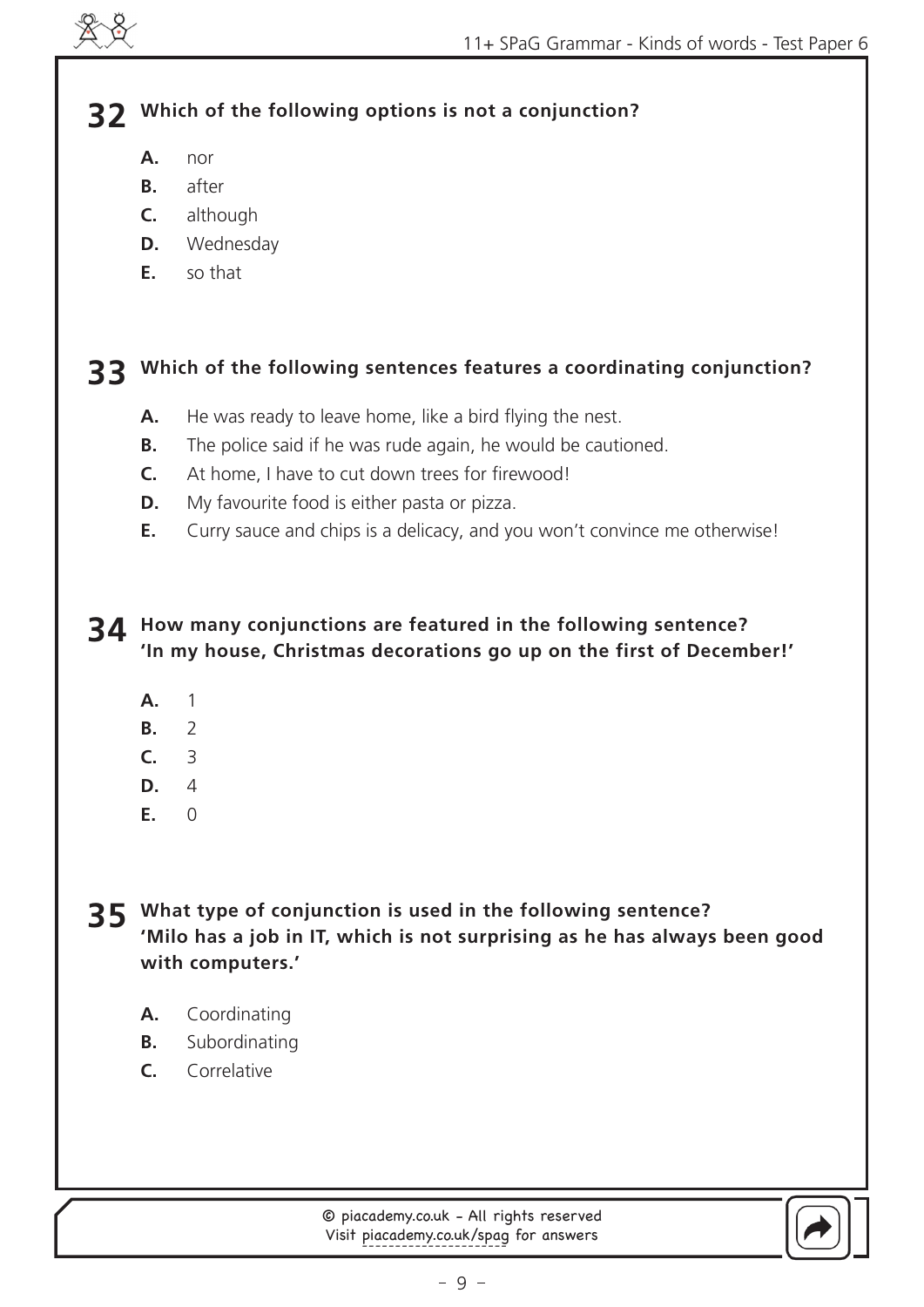

# **Which of the following sentences does not contain a conjunction? 36**

- Thomas went to the shop to buy some milk and some eggs. **A.**
- He could either go to the corner-shop or the big supermarket. **B.**
- As always, he went to the corner-shop because he is so lazy! **C.**
- It's not fair to judge him would you walk for ten minutes when you could get away with two? **D.**
- All of the above contain conjunctions **E.**

#### **What type of conjunction is used in the following sentence? 37 'We went camping for our summer holiday this year, as international holidays were halted by the pandemic.'**

- Correlative **A.**
- Subordinating **B.**
- Coordinating **C.**
- **Other D.**

**Which word is the conjunction in the following sentence? 38 'I don't know about you, but I listen to Christmas music all year round!'**

- about **A.**
- but **B.**
- all **C.**
- year **D.**
- There is no conjunction **E.**

**Which word is the conjunction in the following sentence? 39 'Martin and Jake got home from work at 4:15pm.'**

- and **A.**
- got **B.**
- from **C.**
- at **D.**
- There is no conjunction **E.**